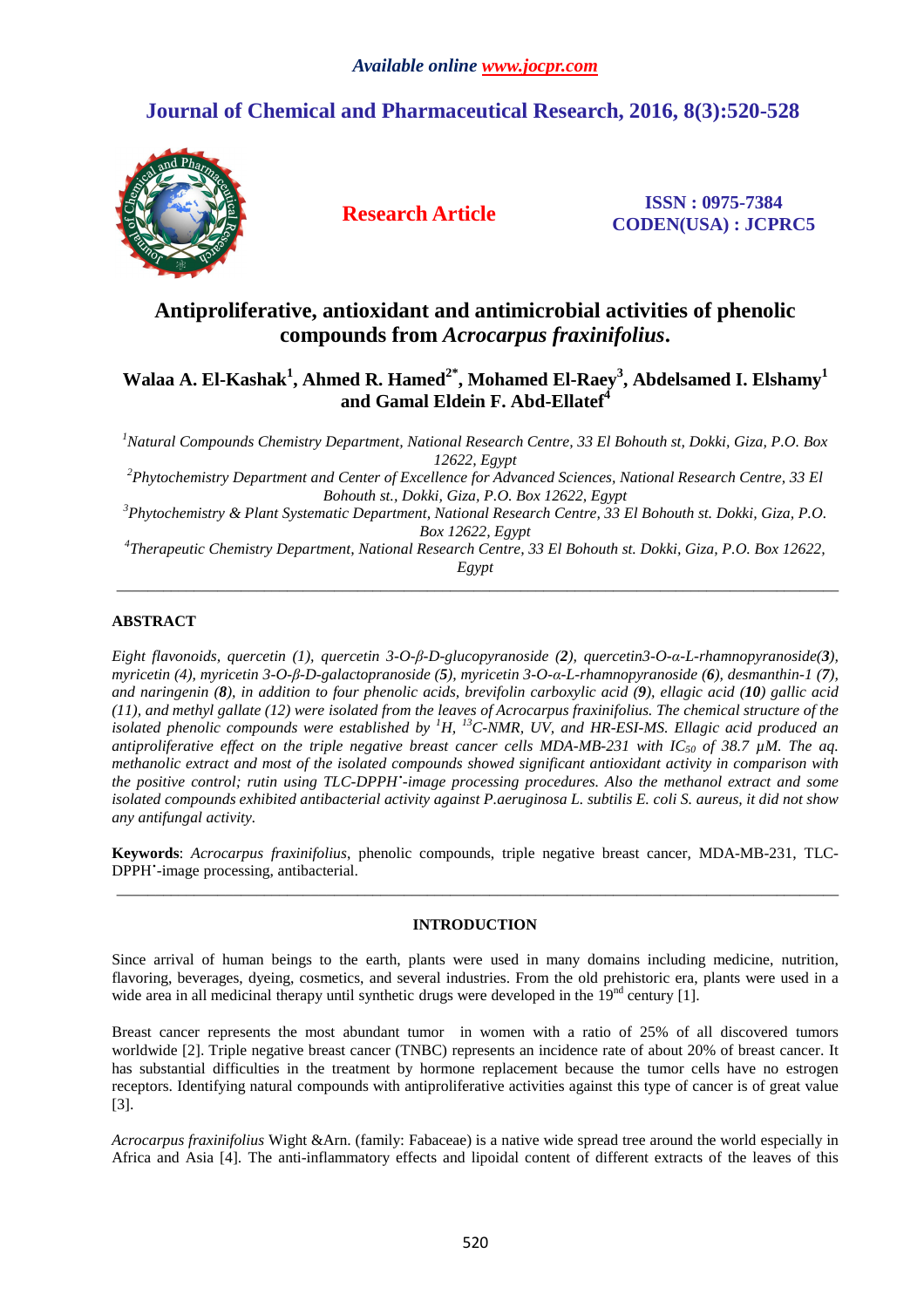plant were studied [5]. Until now, there are no reports about the secondary metabolites identification of *A. fraxinifolius*.

\_\_\_\_\_\_\_\_\_\_\_\_\_\_\_\_\_\_\_\_\_\_\_\_\_\_\_\_\_\_\_\_\_\_\_\_\_\_\_\_\_\_\_\_\_\_\_\_\_\_\_\_\_\_\_\_\_\_\_\_\_\_\_\_\_\_\_\_\_\_\_\_\_\_\_\_\_\_

Therefore, in the present study, we tested the isolated flavonoids and phenolic acids for the antiproliferative effects against MDA-MB-231 TNBC cells. Additionally; the isolated phenolics were evaluated for their free radical scavenging and antimicrobial activities.

## **EXPERIMENTAL SECTION**

## *2.1. General*

NMR spectra were recorded on a Varian MR 400 NMR spectrometer (Japan) at 400 MHz for <sup>1</sup>H and 100 MHz for <sup>13</sup>C-NMR. HR-ESI-MS were recorded by a Bruker APEX II mass spectrometer, Hiroshima University (Japan). UV spectra were measured by using OMM 7070E Shimadzu UV 240 spectrophotometer (Shimadzu, Cairo, Egypt).

## **2.2. Plant material**

The leaves of *A. fraxinifolius* Wight &Arn. were collected from El-Zohria garden and identified by Dr. Mohamed El-Gebally, former Researcher of Botany, National Research Centre, Dokki, Cairo, Egypt, in March 2013. A voucher specimen (Code No: AF-112-023) was deposited at the herbarium of the National Research Centre (Giza, Egypt).

# **2.3. Extraction and isolation**

The air-dried leaves of *A. fraxinifolius* (1400 g) were crushed and macerated in 70% methanol at room temperature then filtered, and dried under vacuum to give dark black gum (73 g). The aq. methanolic extract was dissolved in distilled water and defatted by methylene chloride and concentrated *in vacuo*. The residue (42 g) was subjected to hp 20 diaion column chromatography using H2O / MeOH mixtures in order of decreasing polarities afforded 7 major sub-fractions (AF-1 : AF-7). The sub-fractions were then subjected to different chromatographic techniques including 3MM preparative paper chromatography and repeated sephadex LH-20 column using eluents of different polarities. This led to the isolation and purification of twelve phenolic compounds (**1-12**).

## **2.4. Spectroscopic data of isolated compounds**

**Quercetin 3-***O***-β-D-glucopyranoside (Isoquercetin) (2)**: was isolated as yellow amorphous powder, HR-ESI-MS at *m*/z 487.07732 (M+Na); 463.1 (M-H)<sup>+</sup>, <sup>1</sup>**H-NMR** (DMSO-*d*<sub>6</sub>, 400 MHz): δ (ppm), 6.16 (1H, d, *J* = 1.8 Hz, H-6), 6.38 (1H, d, J = 1.8 Hz, H-8), 7.63 (1H, d, J = 2.2 Hz, H-2'), 6.91 (1H, d, *J* = 9.0 Hz, H-5'), 7.53 (1H, dd, J = 2.2, 9.0 Hz, H-6'), 5.25 (1H, d, J = 7.3 Hz, H-1``), 2.91-3.62 (sugar remaining protons); **<sup>13</sup>C-NMR** (DMSO-*d*6, 100 MHz): δ (ppm), 158.8 (C-2), 136.0 (C-3), 179.4 (C-4), 162.1 (C-5), 98.6 (C-6), 165.3 (C-7), 94.2 (C-8), 158.9 (C-9), 104.5 (C-10), 121.6 (C-1'), 115.8 (C-2'), 144.9 (C-3') , 149.9 (C-4'), 116.7 (C-5'), 122.0 (C-6'), 100.6 (C-1``), 74.3 (C-2``), 75.8 (C-3``), 70.8 (C-4``), 78.7 (C-5``), 61.7 (C-6``)

**Quercetin 3-***O***-**α-L-**rhamnopyranoside** (3): was isolated as yellow powder, HR-ESI-MS at  $m/z$  471.2374 (M+Na); 447.2 (M-H)<sup>+</sup> , **<sup>1</sup>H-NMR** (DMSO-*d*6, 400 MHz): 5.31 (1H, s, H-1``), 6.21 (1H, s, H-6), 6.39 (1H, s, H-8), 6.84 (1H, d,  $J = 8.2$ , H-5'), 7.31 (1H, d,  $J = 8.2$ , H-6'), 7.34 (1H,s, H-2'), 2.96 – 3.61 (Sugar remaining protons). <sup>13</sup>**Cj`uyhNMR** (DMSO-*d*<sub>6</sub>, 100 MHz): 157.5 (C-2), 134.0 (C-3), 177.5 (C-4), 161.1 (C-5), 98.4 (C-6), 163.9 (C-7), 93.8 (C-8), 156.2 (C-9), 103.8 (C-10), 120.4 (C-1`), 115.6 (C-2`), 145.3 (C-3`), 148.2 (C-4`), 116.0 (C-5`), 119.8 (C-6`), 101.2 (C-1``), 70.5 (C-2``), 70.1 (C-3``), 71.3 (C-4``), 69.8 (C-3``), 17.3 (C-6``).

**Myricetin 3-***O***-β-D-galactopyranoside (5**): was isolated as yellow powder, HR-ESI-MS at *m/z* 503.0789 (M+Na)<sup>+</sup>; 479.2 (M-H)- , **<sup>1</sup>H-NMR** (DMSO-*d*6, 400 MHz): 5.32 (1H, d, *J* = 7.2, H-1``), 6.18 (1H, d, *J* = 1.9, H-6), 6.43 (1H, d,  $J = 1.9$ , H-8), 7.11 (1H, s, H-2`, H-6`), 3.13 – 3.62 (Sugar remaining protons), <sup>13</sup>**C-NMR** (DMSO- $d_6$ , 100 MHz): 156.1 (C-2), 134.1 (C-3), 177.2 (C-4), 161.3 (C-5), 98.7 (C-6), 164.5 (C-7), 94.2 (C-8), 156.3 (C-9), 103.0 (C-10), 120.1 (C-1`), 108.6 (C-2`, C-6`), 145.7 (C-3`, C-5`), 136.8 (C-4`), 102.6 (C-1``), 71.7 (C-2``), 73.8 (C-3``), 68.5 (C-4``), 76.4 (C-5``), 60.5 (C-6``).

**Myricetin 3-***O***-**α-L-**rhamnopyranoside (6**): was isolated as white powder, HR-ESI-MS at *m/z* 481.3274 (M+Na)<sup>+</sup>; 463.1 (M-H)<sup>-</sup>, <sup>1</sup>**H-NMR** (DMSO- $d_6$ , 400 MHz): 5.18 (1H, br s, H-1<sup>-\*</sup>), 6.20 (1H, d,  $J = 2.0$ , H-6), 6.39 (1H, d,  $J =$ 2.0, H-8), 6.95 (1H, s, H-2`, H-6`), 3.01 – 3.21 (Sugar remaining protons), **<sup>13</sup>C-NMR** (DMSO-*d*6, 100 MHz): 156.5 (C-2), 133.8 (C-3), 177.3 (C-4), 161.0 (C-5), 98.6 (C-6), 164.0 (C-7), 93.4 (C-8), 156.3 (C-9), 104.1 (C-10), 119.9 (C-1`), 108.6 (C-2`, C-6`), 145.5 (C-3`, C-5`), 136.9 (C-4`), 101.8 (C-1``), 70.7 (C-2``), 71.1 (C-3``), 71.6 (C-4``), 70.5 (C-5``), 17.8 (C-6``).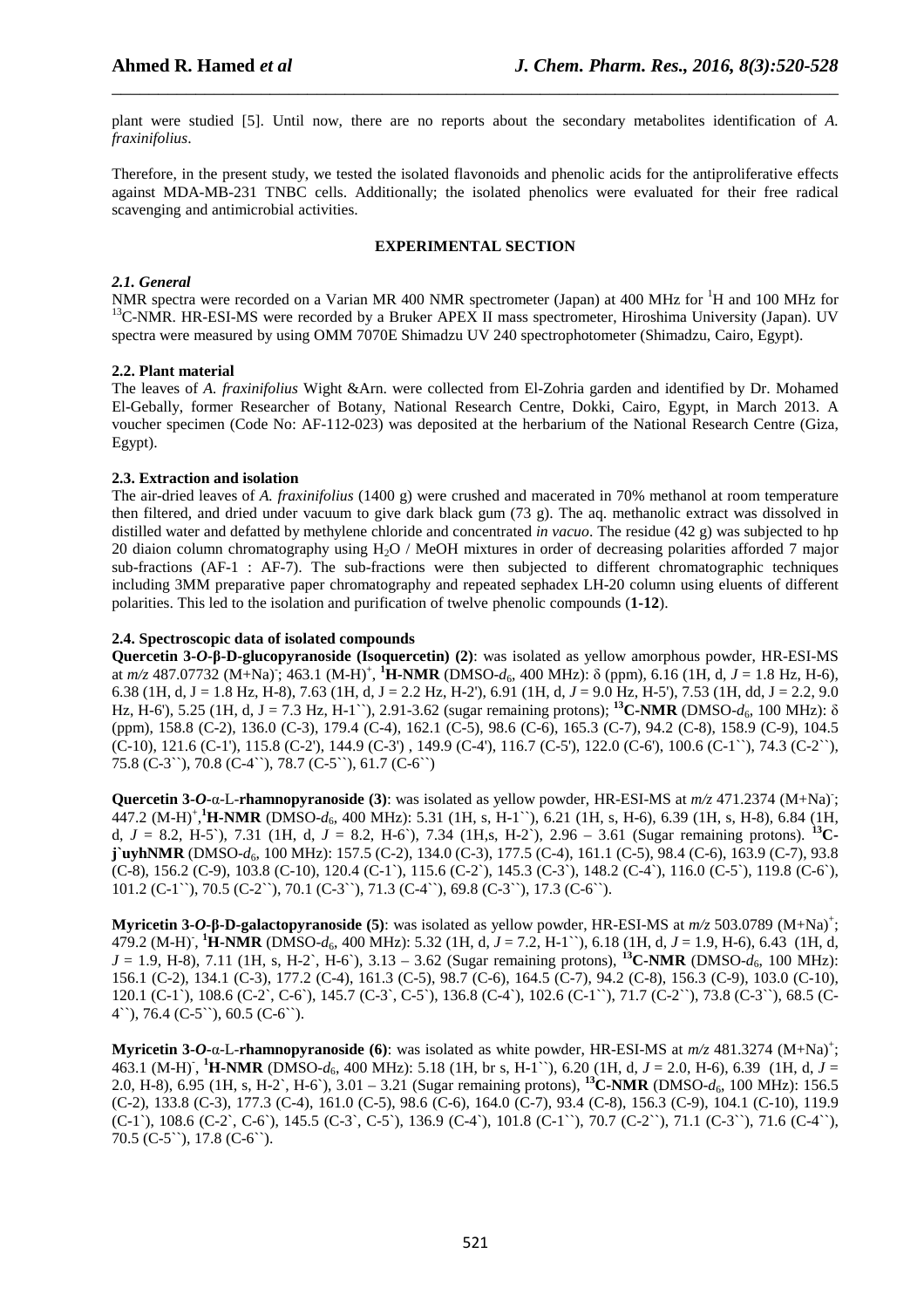**Desmanthin-1** (7): was isolated as yellow amorphous powder, HR-ESI-MS at  $m/z$  617.1040 (M+H)<sup>+</sup>; 615.0992 (M-H)<sup>+</sup> , **<sup>1</sup>H-NMR** (DMSO-*d*6, 400 MHz): <sup>1</sup>H-NMR (DMSO-*d6*, 400 MHz), δ: 6.22 (1H, d, *J* = 2.1, H-6), 6.37 (1H, d, *J*  = 2.1, H-8), 7.01 (2H, s, H-2'/6'), 5.53 (1H, d, *J* = 1.7, H-1''), 5.61 (1H, dd, *J* = 1.7, 3.5 Hz, H-2''), 4.08 (1H, dd, *J*  = 3.5, 8.9 Hz, H-3''), 3.50 (1H, t, *J* = 8.9, H-4''), 3.53 (1H, m, H-5''), 1.09 (3H, d, *J* = 5.7, CH3), 6.93 (2H, s, H-2'''/6'''). <sup>13</sup>C-NMR (DMSO-*d6*, 100 MHz), δ: 99.1 (C-6), 94.2 (C-8), 110.1 (C-2'/6'), 100.0 (C-1''), 73.0 (C-2''), 70.3 (C-3''), 73.1 (C-4''), 71.9 (C-5''), 16.6 (CH3), 109.4 (C-2'''/6''').

\_\_\_\_\_\_\_\_\_\_\_\_\_\_\_\_\_\_\_\_\_\_\_\_\_\_\_\_\_\_\_\_\_\_\_\_\_\_\_\_\_\_\_\_\_\_\_\_\_\_\_\_\_\_\_\_\_\_\_\_\_\_\_\_\_\_\_\_\_\_\_\_\_\_\_\_\_\_

**5,7-dihydroxy-2-(4-hydroxyphenyl)-2,3-dihydrochromen-4-one (Naringenin)** (**8**): was isolated as yellow powder, HR-ESI-MS at  $m/z$  295.1723 (M+Na)<sup>+</sup>; 271.3 (M-H)<sup>+</sup>, <sup>1</sup>H-NMR (DMSO- $d_6$ , 400 MHz): 2.53 (1H, dd, *J* = 17.3, 3.0, H-3β), 3.31 (1H, dd, *J* = 17.1, 12.6, H-3α), 5.36 (1H, dd, *J* = 12.7, 2.7, H-2), 6.12 (2H, s, H-6, H-8), 6.79 (2H, d, *J* = 8.4, H-3`, H-5`), 7.33 (2H, d, *J* = 8.3, H-2`, H6`); **<sup>13</sup>C-NMR** (DMSO-*d*6, 100 MHz):81.0 (C-2), 44.3 (C-3), 198.3 (C-4), 165.4 (C-5), 97.1 (C-6), 168.6 (C-7), 96.5 (C-8), 166.1 (C-9), 105.1 (C-10), 131.8 (C-1`), 129.3 (C-2`; C-6`), 116.9 (C-3`; C-5`), 159.1 (C-4`).

**Brevifolin carboxylic acid (9)**: was isolated as yellow powder, **<sup>1</sup>H NMR** (DMSO-*d*6, 400 MHz): δ 7.15 (1H, s, H-7), 4.35 (1H, d, *J*= 6.4, H-2), 2.99 (1H, d, *J*=17.3, H-3a), 2.62 (1H, d, *J*=17.3, H-3b). **<sup>13</sup>C NMR** (DMSO-*d*6, 100 MHz): 195.3 (C-4) **,** δ 173.1 (C-1), 161.3 (C-6), 148.8 (C-4a),δ 145.7 (C-10), 143.0 (C-8), 142.4 (C-9), 141.4 (C-10a),116.2 (C-4b), 113.0 (C-6a), 108.6 (C-7), 42.6 (C-2), 37.7 (C-3).

# **2.5. Cell culture**

All materials and reagents for cell culture were purchased from LONZA (Germany). Human triple negative breast cancer cell line MDA-MB-231 (a generous gift from Dr. Atanasio Pandiella, University of Salamanca, Spain) were maintained as monolayer culture in Dulbecco's modified Eagle's medium (DMEM) supplemented with 10% FBS, 2 mM glutamine, 100 U/ml penicillin, and100µg/ml streptomycin sulfate. Monolayers were passaged at 70-90% confluence using trypsin-EDTA solution. All cell incubations were maintained at humidified  $CO<sub>2</sub>$  incubator with 5%  $CO<sub>2</sub>$  at 37 $^{\circ}$ C.

# **2.6. Cell Proliferation assay (MTT)**

MDA-MB-231 cells (5000 cells/well) were seeded onto 96-well plates in a total volume of 200 µl and left overnight to form a semi-confluent monolayer. We employed the MTT (3-[4,5-dimethylthiazol-2-yl]-2,5-diphenyltetrazolium bromide dye (Carbosynth, UK) that is based on the reduction of the dye by mitochondrial dehydrogenases of metabolically active cells to insoluble formazan crystals (Mosmann, 1983). Briefly, cell monolayers were treated in quadrate with vehicle (DMSO,  $0.1\%$  v/v) or test samples for an exposure time of 48 h. At the end of exposure, MTT solution in PBS (5 mg/ml) was added to all well and left to incubate for 90 min. The formation of formazan crystals was visually confirmed using phase contract microscopy. DMSO (100 ul/well) was added to dissolve the formazan crystals with shaking for 10 min after which the absorbance was read at 590 nm against no cell blanks on a FLuo Star Optima microplate reader (BMG technologies, Germany). Cell proliferation was calculated comparing the OD values of the control wells and those of the samples both represented as % proliferation (control proliferation=100%). Dose-response experiment were performed on samples producing > or =50% loss of cell viability using five serial 2-fold dilutions (50, 25, 12.5, 6.25 and 3.125 µM or µg/ml of the compounds or the total extract, respectively.  $IC_{50}$  values (concentration of sample causing 50% loss of cell proliferation of the vehicle control) were calculated using the dose response curve fit to non-linear regression correlation using GraphPad Prism<sup>®</sup> V6.0 software.

# **2.7. Morphological assessment**

Assessment of morphological changes of MDA-MB-231 cells following treatments were performed using phase contrast inverted microscope (Ziess, USA) and photomicrographs were taken using digital camera.

## **2.8. TLC-DPPH˙-image free radical scavenger activity processing**

TLC-DPPH**˙** test was used to evaluate the free radical scavenging activity of the methanol extract along with seven isolated phenolics. 5 mL of well determined concentration of *A. fraxinifolius* methanol extract and seven isolated phenolics along with standard of rutin were applied on silica TLC plate spot-wise, with a distance of 8mm between them, and a 10 mm distance from both the left and low edge applied by means of a micropipette with a scale. The plates were eluted and developed in vertical chambers pre-saturated for 15 min with the optimized mobile phase: acetonitrile: water: chloroform: formic acid  $(60:15:10:5, v/v/v/v)$ .

The tested extract and isolated compounds were compared with the activity of rutin as a standard of antioxidant. ImageJ program was used for different image processing and compared: which has been used most often in published papers [6-7]. The TLC images were performed by ImageJ program, issued by the National Institute of Health in the USA, according to the procedure described in details elsewhere [7-9].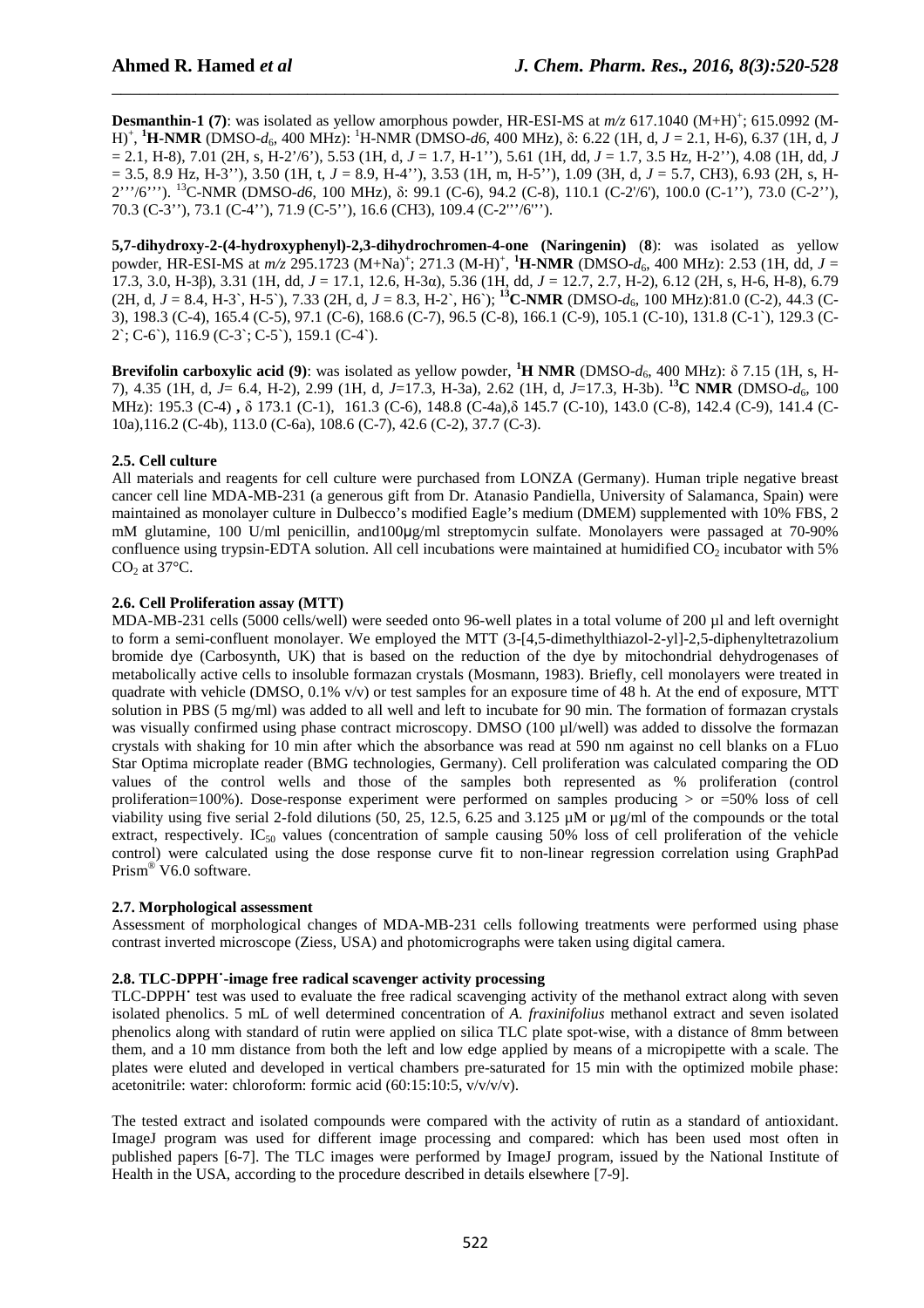#### **2.9. Antimicrobial activity of methanol extract and isolated compounds**

### **2.9.1. Microorganisms**

The used microorganisms in our study were obtained from the culture collection of Microbial and Natural Products Chemistry Department, National Research Centre (NRC), Cairo, Egypt. Gram positive bacteria, *Staphylococcus aureus* ATCC 29213 and *Lactoacillus subtilis*, the gram negative bacteria, *Escherichia coli* ATCC 25922 and *Pseudomonas aeruginosa* ATCC 27953 were used. The used fungi were *Aspergillus niger* NRRL-599and *Fusarium solani*. The culture of all bacteria strains were performed in nutrient agar medium at 37°C for 24 h prior while the culture of fungi were occurred on potato dextrose agar at 28°C for 72 h then suspended in potato dextrose broth prior before using.

\_\_\_\_\_\_\_\_\_\_\_\_\_\_\_\_\_\_\_\_\_\_\_\_\_\_\_\_\_\_\_\_\_\_\_\_\_\_\_\_\_\_\_\_\_\_\_\_\_\_\_\_\_\_\_\_\_\_\_\_\_\_\_\_\_\_\_\_\_\_\_\_\_\_\_\_\_\_

### **2.9.2. Chemicals**

The used nutrient agar medium and potato dextrose agar medium were purchased from Lab M limited (Lancashire BL9 6AS, UK), Becton Dickinson and Sparks (MD 21152, USA).

#### **2.9.3. Antimicrobial assay**

Agar disc diffusion method was used for antimicrobial and minimum inhibitory concentration (MIC) assays [10]. Briefly, bacterium or fungus microbial suspension was swabbed and spread on nutrient agar or potato dextrose agar, respectively and adjusted to McFarland No. 0.5 standard turbidity. The sterilized paper discs (6 mm D) with the required doses of the aq. methanolic extract and isolated compounds (5, 10, 20, 50 and 100 µg/disc) were placed on the surface of inoculated plates. The positive controls, thiamphenicol and nystatin (50 µg/disc), were used for determination of the sensitivity of bacteria and fungi, respectively. The incubation of the plates was performed at 37°C for 24 h for bacteria and at 28°C for 48 h for yeast and fungi. MIC ( $\mu$ g/ml) is the minimum concentration of sample that produces visible growth inhibition zone after incubation.

### **RESULTS AND DISCUSSION**

### **3.1. Phenolic compounds of** *A. fraxinifolius*

The phenolic constituents were isolated for the first time from *A. fraxinifolius* leaves using different chromatographic techniques. Structure elucidation of the pure isolated compounds were performed using different spectroscopic techniques; UV, 1D, 2D-NMR and HR-ESI-MS spectrometry. The structure of these isolated phenolics were confirmed by comparing their data with those published data. They were identified to be three flavonoid aglycones: quercetin (**1**), myricetin (**4**), naringenin (**8**) [11-12], four flavonoid glycosides, quercetin 3-*O*β-D-glucopyranoside (**2**) [13-14], quercetin 3-*O*-α-L-rhamnopyranoside (**3**) [14], myricetin 3-*O*-β-Dgalactopyranoside (**5**), myricetin-3-*O*-α-L-rhamnopyranoside (**6**) [11-16], in addition to one acylated flavonoid glycoside, desmanthin-1 (**7**) and four phenolic acids: brevifolin carboxylic acid (**9**), ellagic acid (**10**), gallic acid (**11**) and methyl gallate (**12**) [16] as shown in Fig. 1.



**1 -- R = R1 = H; 2 -- R = β-D-glucopyranoside, R1 = H; 3 -- R = α-L-rhamnopyranoside, R1 = H;4 -- R = H, R1 = OH; 5 -- R**   $= \beta$ **-D-galactopyranoside,**  $R_1 = OH$ **;**  $\dot{\bf{6}} - R = a$ **<b>-L-rhamnopyranoside,**  $R_1 = OH$ **; 7 -- R** =2''-Galloyl- $a$ -**L**-rhamnopyranoside,

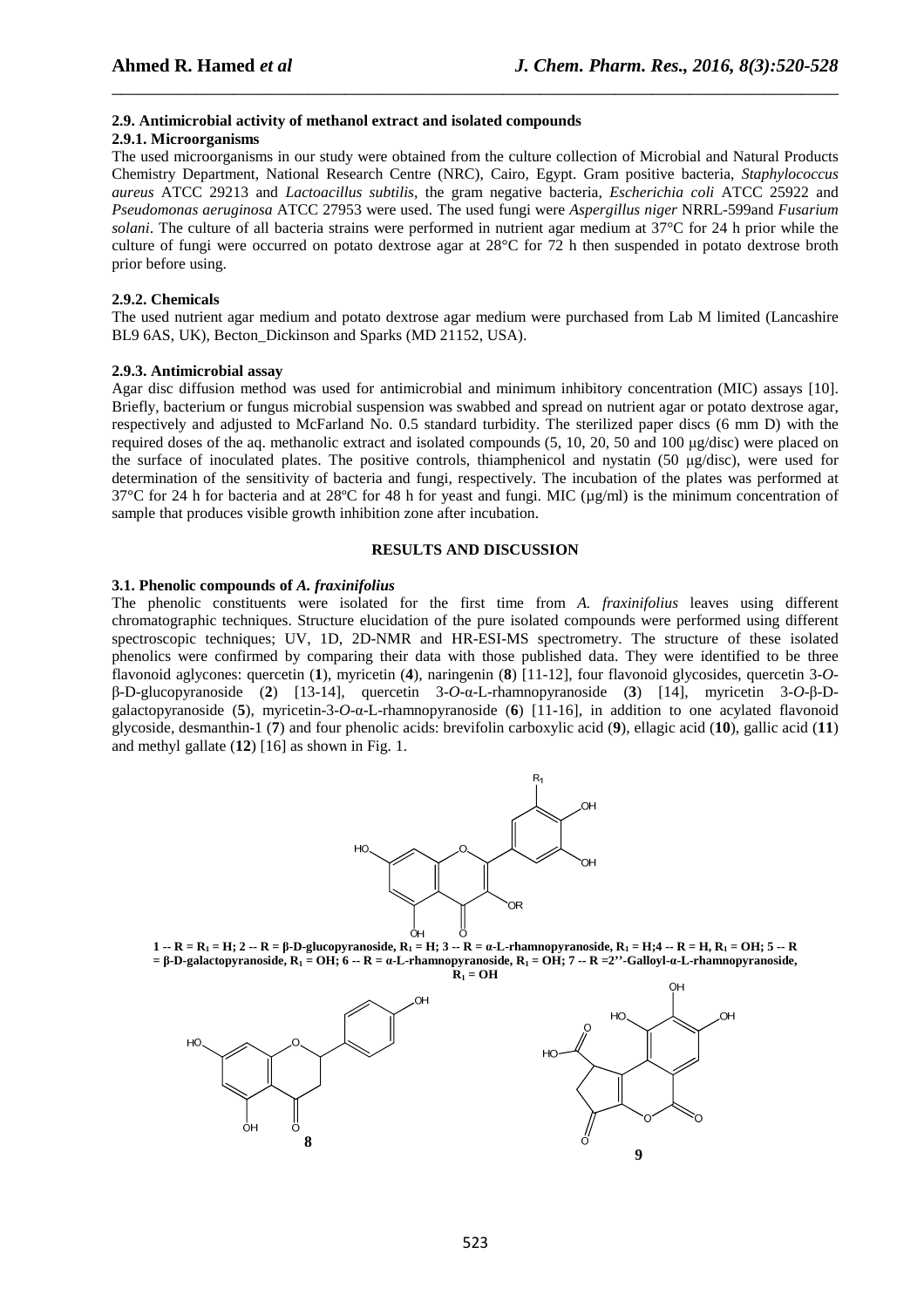

#### **3.2. Effect of compounds on the cell proliferation of MDA-MB-231**

The total extract and isolated flavonoids were tested for their antiproliferative activity on the TNBC cells MDA-MD-231. In a prescreen (data not shown), cells were treated with 0.1% (v/v) DMSO (vehicle), total extract (50 µg/ml) or 50 µM from isolated compounds; quercetin 3-*O*-β-D-glucopyranoside (**2**), myricetin 3-*O*-β-Dgalactopranoside (**5**), myricetin 3-*O*-α-L-rhamnopyranoside (**6**), desmanthin-1 (**7**), and naringenin (**8**), brevifolin carboxylic acid (**9**), and ellagic acid (**10**). The prescreen revealed that only three samples among tested samples cause pronounced antiproliferation effect on cells, namely compounds quercetin 3-*O*-β-D-glucopyranoside (**2**), myricetin 3-*O*-β-D-galactopranoside (**5**), and ellagic acid (**10**). Further dose-dependent effect were tested to reveal the  $IC_{50}$  of those three compounds (concentration causing a 50% loss of cell proliferation, compared to vehicletreated control) in addition to the total extract (TE). The three tested compounds (**2**, **5** and **10**) displayed dose dependent loss of MDA-MB-231 cell proliferation with  $IC_{50}$  of 50.0, 47.6 and 38.7 µM, respectively (Fig. 2). However, treating the cells with increasing concentrations of the total extract caused lower loss of cell proliferation  $(IC_{50} > 50 \mu g/ml)$ .



**Fig. 2: Dose-response curves showing the Effect of Q-3-O-Glu (A), M-3-O-Gal (B), Ellagic acid (C) and Total Extract (D) from**  *A.fraxinifolius* **on the proliferation of MDA-MB-231 cells**  *Cells were treated with indicated amounts of each samples for 48 h after which MTT assay was performed as described in the Materials and* 

*Methods section. Data for cell viability are means of quadruplicate tests.*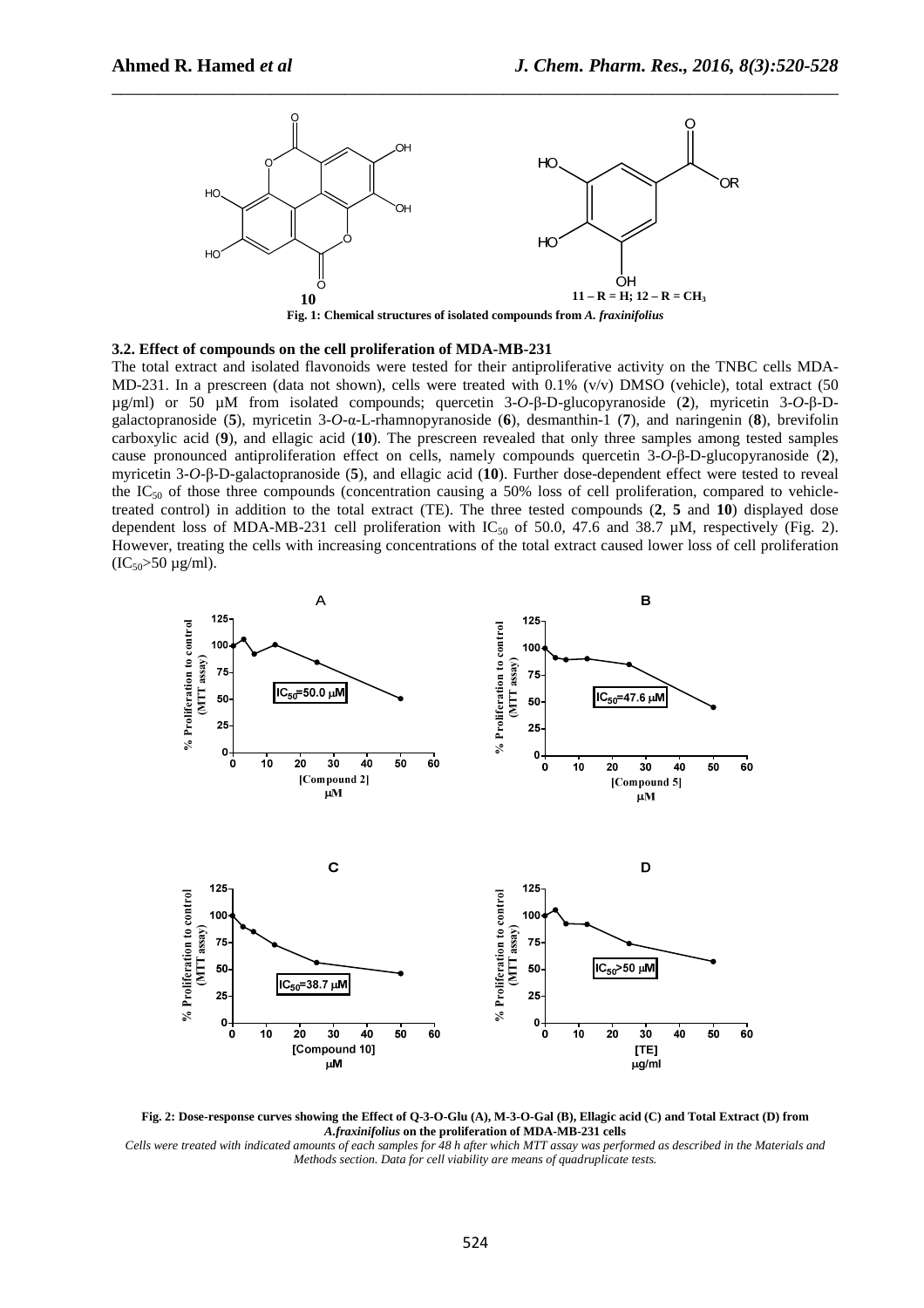

\_\_\_\_\_\_\_\_\_\_\_\_\_\_\_\_\_\_\_\_\_\_\_\_\_\_\_\_\_\_\_\_\_\_\_\_\_\_\_\_\_\_\_\_\_\_\_\_\_\_\_\_\_\_\_\_\_\_\_\_\_\_\_\_\_\_\_\_\_\_\_\_\_\_\_\_\_\_

#### **Fig. 3: Photomicrographs showing morphological assessments of MDA-MB-231 cell monolayers**

*Cells were treated with vehicle (DMSO, A) or50 µM of Q-3-O-Glu (B), M-3-O-Gal (C) or Ellagic acid (D) isolated from A. fraxinifolius. Total extract of the plant were also tested in parallel at 50µg/ml (E). Arrows indicate morphological signs of cytotoxicity including cell rounding and/or disintegrated monolayer compared to the vehicle control (A). Photomicrographs were taken using Zeiss®Primovert (Carl Zeiss Group, USA) equipped with a digital camera. Total magnification is 150×.* 

The morphological assessment of cellular antiproliferation changes revealed a parallel results to the MTT assay as displayed in (photomicrographs of Fig. 3). As shown in the photomicrographs, ellagic acid (**10**) caused morphological signs of cytotoxicity including cell rounding and loss of monolayer integrity. Gomes and coworkers (2003) have reviewed the structure–anticancer activity of natural and synthetic phenolic acids and justified the toxicity to their number of –OH groups. To the best of knowledge, no previous reports exist about the toxicity of ellagic acid on the TNBC cells and our findings warrant further investigation to identify the mechanism (s) of its toxicity in MDA-MB-231 cells such as apoptosis and inhibition of cell cycle progression [17].

# **3.3. Free radical scavenging activity**

The free radical scavenging activity of aq. methanolic extract and the isolated phenolic compounds; quercetin 3-*O*β-D-glucopyranoside (**2**), quercetin 3-*O*-α-L-rhamnopyranoside (**3**), myricetin 3-*O*-β-D-galactopyranoside (**5**), myricetin 3-*O*-α-L-rhamnopyranoside (**6**), desmanthin-1 (**7**), naringenin (**8**), brevifolin carboxylic acid (**9**), were evaluated using TLC-DPPH**˙**-image processing procedures with two concentrations 10 and 20 µg/ml in relation to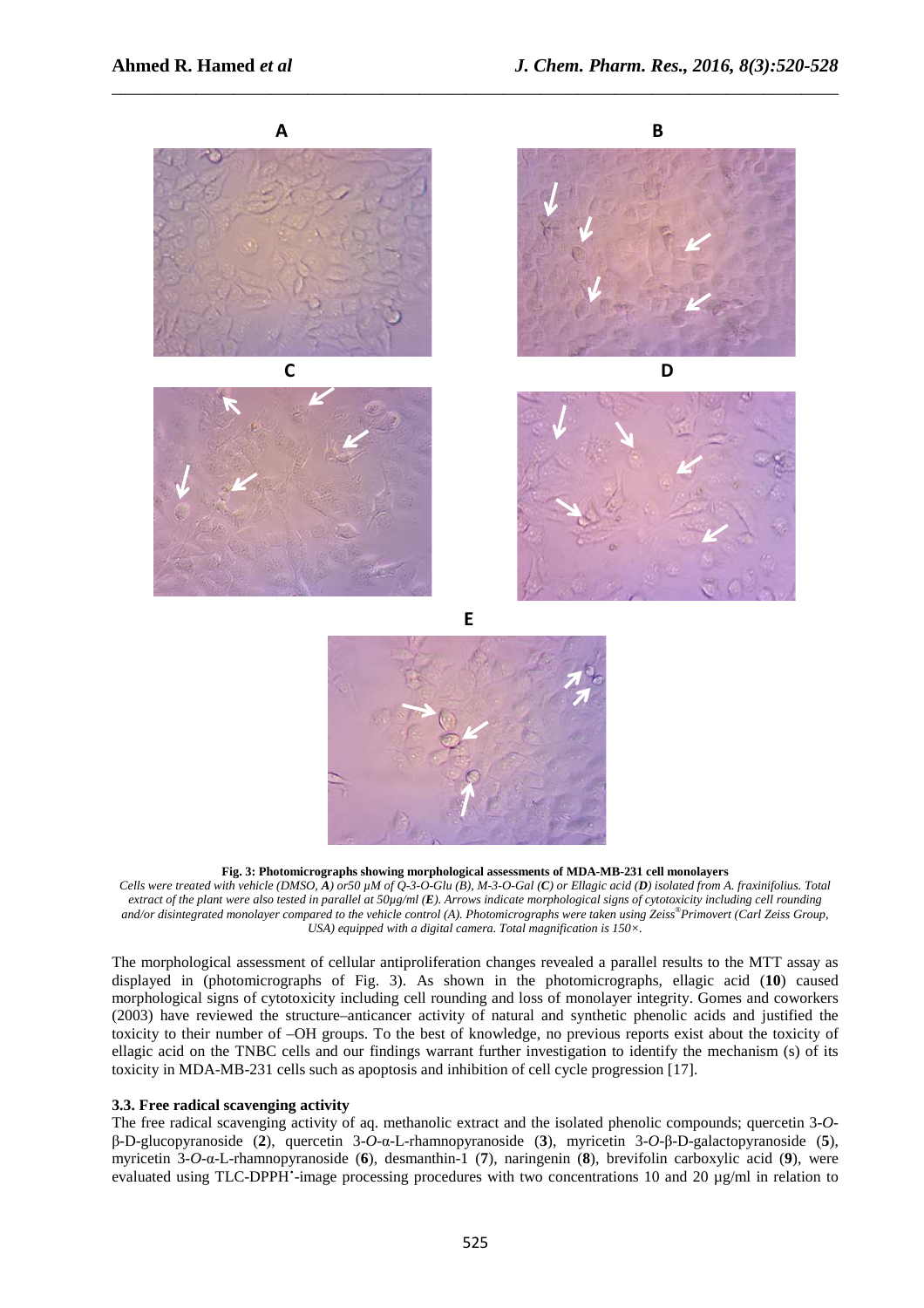rutin's activity. The aq. methanolic and the most of the isolated compounds showed significant antioxidant activity (**Fig. 4).** 

\_\_\_\_\_\_\_\_\_\_\_\_\_\_\_\_\_\_\_\_\_\_\_\_\_\_\_\_\_\_\_\_\_\_\_\_\_\_\_\_\_\_\_\_\_\_\_\_\_\_\_\_\_\_\_\_\_\_\_\_\_\_\_\_\_\_\_\_\_\_\_\_\_\_\_\_\_\_



**Fig. 4: Antioxidant activity of isolated phenolics from** *A. fraxinifolius* **in relation to rutin's activity**  *Data are means± SD.* 

It is well known that flavonoids and phenolic acids are potent antioxidant agents [8]. Phenolic compounds such as flavonoids have been stated to act as potent antioxidants in plants. The diverse chemical structure of flavonoids strongly affects their corresponding antioxidant activity, for example, the position of hydroxyl groups, carbon double bonds, and modifications such as glycosylation, prenylation or methylation [18-19].

The antioxidant results showed that aq. methanolic extract have very strong antioxidant activity in the two tested concentrations with quantitative values at  $1.47 \pm 0.061$  and  $1.88 \pm 0.052$ . By the same, all the tested flavonoid, quercetin-3-O- $\beta$ -D-glucopyranoside (2), quercetin-3-O- $\alpha$ -L-rhamnopyranoside (3), myricetin-3-O- $\beta$ quercetin-3-*O*-β-D-glucopyranoside (**2**), quercetin-3-*O*- α-L-rhamnopyranoside (**3**), myricetin-3-*O*-β-Dgalactopyranoside (**5**) and myricetin-3-*O*-α-L-rhamnopyranoside (**6**) exhibited strong antioxidant activity. The isolated flavonoids, quercetin-3-*O*-β-D-glucopyranoside (**2**) and naringenin (**7**), showed strongest antioxidant activity between all tested compounds with quantitative values at  $[0.99 \pm 0.05$  and  $1.33 \pm 0.037]$  and  $[1.08 \pm 0.05]$ and 1.29 ± 0.032], respectively. Also, the other, flavonoids quercetin 3-*O*-α-L-rhamnopyranoside (**3**)**,** myricetin 3-*O*α-L-rhamnopyranoside (**6**) and myricetin 3-*O*-β-D-galactopyranoside (**5**), exhibited significant antioxidant activity in the two selected concentrations with values at  $[0.94 \pm 0.07$  and  $1.18 \pm 0.038]$ ;  $[0.82 \pm 0.03$  and  $1.13 \pm 0.018]$  and  $[0.77 \pm 0.03$  and  $[0.89 \pm 0.067]$ , respectively. In the other side, the results revealed that the two phenolics, naringenin (8), brevifolin carboxylic acid (9), have moderate antioxidant activity with the values at  $[0.38 \pm 0.054$  and  $0.53 \pm 0.054$ 0.064] and  $[0.22 \pm 0.028$  and  $0.29 \pm 0.055$ ], respectively.

#### **3.4. Antimicrobial Activity**

In the present study, the alcoholic extract along with the isolated phenolic compounds, quercetin 3-*O*-β-Dglucopyranoside (**2**), quercetin 3-*O*-α-L-rhamnopyranoside (**3**), myricetin 3-*O*-β-D-galactopyranoside (**5**), myricetin 3-*O*-α-L-rhamnopyranoside (**6**), desmanthin-1 (**7**), naringenin (**8**), brevifolin carboxylic acid (**9**), were evaluated for their antibacterial activity against 6 microbes, 4 bacteria, *Staphylococcus aureus* ATCC 29213, *Lactoacillus subtilis*, *Escherichia coli* ATCC 25922 and *Pseudomonas aeruginosa* ATCC 27953. In addition, the antifungal activity against two fungi namely *Aspergillus niger* NRRL-599 and *Fusarium solani* was also tested. The results as described in Table 2 showed that the alcoholic extract and most of the tested compounds exhibited significant antibacterial activity with approximately no antifungal activity.

The net results of minimum inhibitory concentration (MIC, Table 2) showed that the alcoholic extract and all of tested isolated compounds have antibacterial activity against the tested bacterial strains, with *P. aeruginosa* and *L. subtilis* being the most sensitive strains, and the activity was comparable to with the reference antibiotics thiophenicol and nystatin. The antibacterial results revealed that the alcoholic extract exhibited significant antibacterial activity against *P. aeruginosa* and *L. subtilis* moderate antibacterial activity against *S. aureus* with MIC value of 50 µg/disc and 10 µg/disc, respectively with no activity against *E. coli*.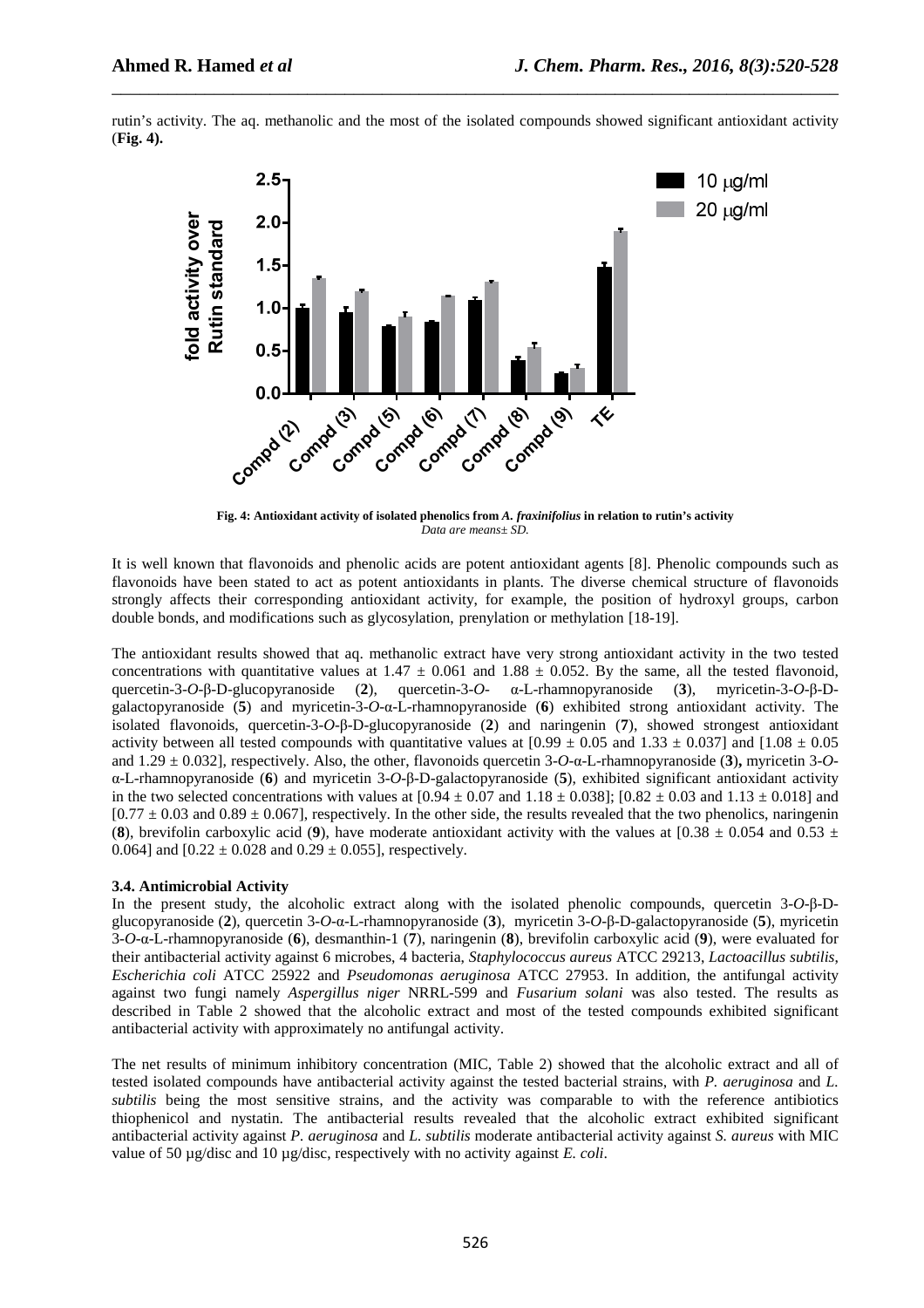Myricetin 3-*O*-β-D-galactopyranoside (**5**) exhibited strongest antibacterial activity against all the used bacteria strains, *L. subtilis (*MIC 30 µg/disc)*, S. aureus, E. coli,* and *P.aeruginosa* (MIC 50 µg/disc). Also quercetin 3-*O*-α-Lrhamnopyranoside (**3**) showed strong antibacterial activity against all the used bacteria strains, *S. aureus* (MIC 30 µg/disc)*, E. coli,* and *P.aeruginosa* (MIC 50 µg/disc) and no activity against *L. subtilis*. Myricetin 3-*O*-α-Lrhamnopyranoside (**6**) exhibited significant antibacterial activity against two bacteria strains, *L. subtilis* and *P.aeruginosa* (MIC 20 µg/disc), moderate activity against *S. aureus* (MIC 5 µg/disc) and no activity against *E. coli*. The antibacterial test revealed that naringenin (**8**) produced a potent inhibition of the growth of bacterial strains *L. subtilis* and *P.aeruginosa* with the same MIC values at 20 µg/disc. As shown in the results, a strong inhibition of the two bacterial strains *P. aeruginosa* and *E. coli* with the MIC value of 50 µg/disc was exhibited by the isolated phenolic acid, brevifolin carboxylic acid (**9**). On the other hand, both of quercetin 3-*O*-α-L-rhamnopyranoside (**3**) and desmanthin-1 (**7**) exhibited strong antibacterial inhibition against only one bacterial strain, *P. aeruginosa*, with MIC value at 50  $\mu$ g/disc and with no activity with the other strains.

\_\_\_\_\_\_\_\_\_\_\_\_\_\_\_\_\_\_\_\_\_\_\_\_\_\_\_\_\_\_\_\_\_\_\_\_\_\_\_\_\_\_\_\_\_\_\_\_\_\_\_\_\_\_\_\_\_\_\_\_\_\_\_\_\_\_\_\_\_\_\_\_\_\_\_\_\_\_

Using the same methods, antifungal activity of the tested extract and isolated compounds were studied against two strains of fungi, *A. niger* and *F. solani*. The results showed that all of the studied samples were inactive against the two strains. Our present results of antimicrobial activity of isolated compounds are compatible with previously reported [20].

| <b>Sample</b>      | Minimum inhibitory concentration MIC (µg/disc) |           |         |               |           |          |
|--------------------|------------------------------------------------|-----------|---------|---------------|-----------|----------|
|                    | L. subtilis                                    | S. aureus | E. coli | P. aeruginosa | F. solani | A. niger |
| MeOH extract       | 50                                             | 10        |         | 50            |           |          |
| Compd 2            |                                                | 50        | 50      | 30            |           |          |
| Compd $3$          |                                                |           |         | 50            |           |          |
| Compd 5            | 30                                             | 50        | 50      | 50            |           |          |
| Compd $6$          | 20                                             |           |         | 20            |           |          |
| Compd <sub>7</sub> |                                                |           |         | 50            |           |          |
| Compd 8            | 50                                             |           |         | 50            |           |          |
| Compd 9            | 0                                              |           | 50      | 50            |           |          |
| Thiamphenicol      |                                                | 5         | 2.5     | 2.5           | nd        | Nd       |
| Nystatin           | nd                                             | nd        | nd      | Nd            | >5        | >5       |

**Table (2): Antimicrobial activity of MeOH extract and isolated phenolic compounds** 

## **CONCLUSION**

Taken together, our obtained results uncover the usefulness of *A. fraxinifolius* plant as a new source for pharmacological compounds including antiploriferative, antioxidants and antibacterial agents.

## **Acknowledgements**

This research work was financially supported by the National Research Centre, Dokki, Giza, Egypt.

#### **REFERENCES**

[1] V Exarchou; N Nenadis; M Tsimidou; IP Gerothanassis; A Troganis; D Boskou, *J Agric Food Chem.* **2002**, 50(19), 5294-5299.

[2] C Natal; M Caicoya; M Prieto; A Tardón, *Medicina Clínica (English Edition).* **2015**, 144(4), 156-160. [3] S Krishnamurthy; R Poornima; VR Challa; YGB Goud, *Indian Journal of Surgical Oncology.* **2012**, 3(1), 12-16. 10.1007/s13193-012-0138-2.

[4] T Suirezs; O Arenhardt; A Stehr; E Bobadilla; E Weber; A Bragañolo, *Procedia Materials Science.* **2015**, 8(802- 806. [5] AH Abou Zeid; FM Soliman; RS Mohammed; AA Sleem; YM El Dakrory, *Planta Med.* **2011**, 77(12), PL8. 10.1055/s-0031-1282657.

[6] K Sorbfil TLC Videodensitometer obtained from Sorbpolymer JSC, Russian Federation, 2006. http://www.sorbfil.com, accessed 15.02.2013.

[7] I Kowalska; Ł Cieśla; T Oniszczuk; M Waksmundzka-Hajnos; W Oleszek; A Stochmal, *Journal of Liquid Chromatography & Related Technologies.* **2013**, 36(17), 2387-2394. 10.1080/10826076.2013.790776.

[8] M Olech; Ł Komsta; R Nowak; Ł Cieśla; M Waksmundzka-Hajnos, *Food Chemistry.* **2012**, 132(1), 549-553.

[9] L Ciesla; I Kowalska; W Oleszek; A Stochmal, *Phytochem Anal.* **2013**, 24(1), 47-52. 10.1002/pca.2379.

[10] A Sokmen; M Gulluce; H Askin Akpulat; D Daferera; B Tepe; M Polissiou; M Sokmen; F Sahin, *Food Control.* **2004**, 15(8), 627-634.

[11] G Ye; C Huang, *Chemistry of Natural Compounds.* **2006**, 42(2), 232-234. 10.1007/s10600-006-0089-3.

[12] G Fortes; A Carvalho; R Ramalho; A Silva; P Ferri; S Santos, *Records of Natural Products.* **2015**, 9(2), 251- 256.